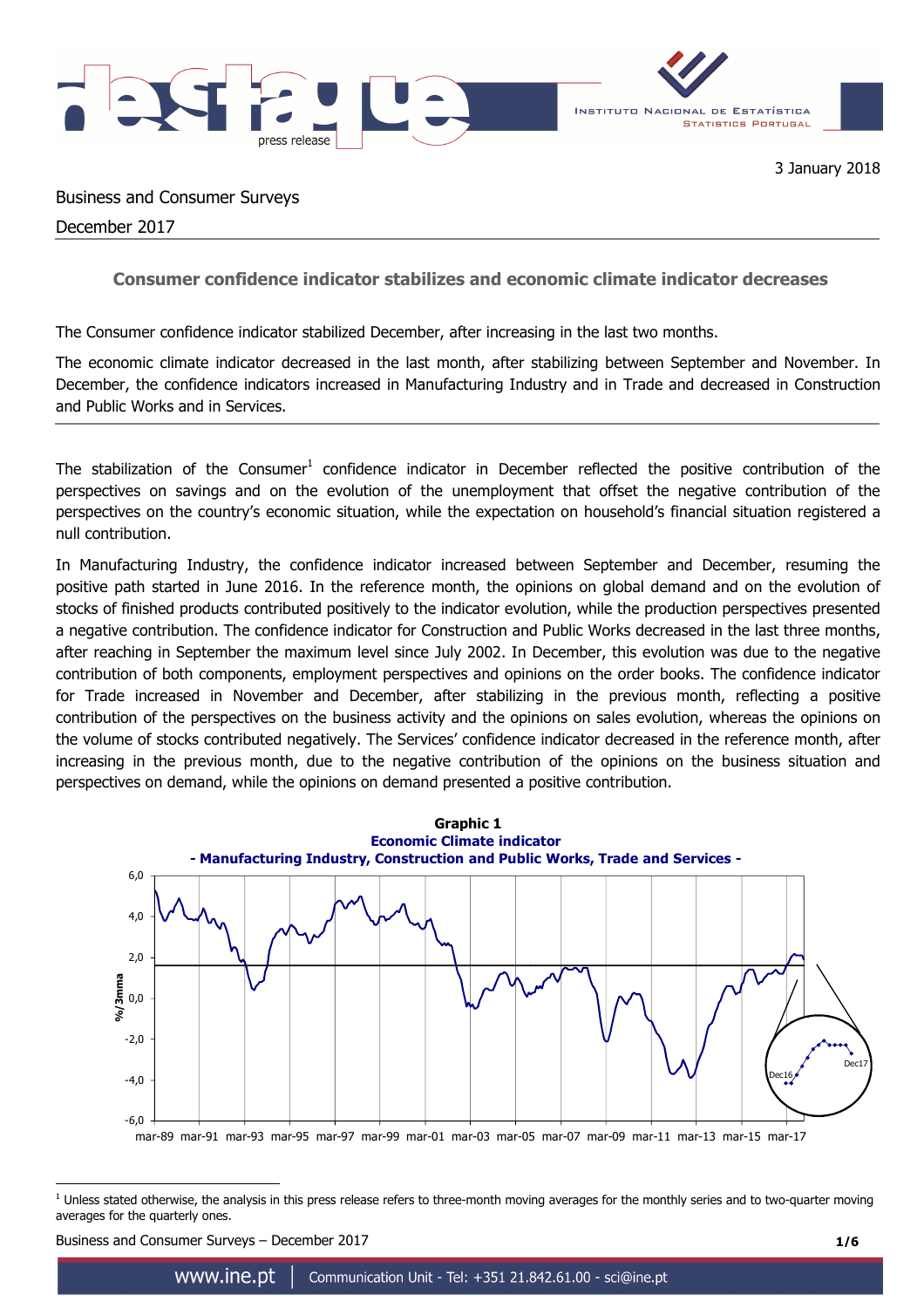



#### **Confidence indicators and their underlying series and economic climate indicator (3mma)**

|    |                                                                     |            | First         |          | <b>Minimum</b> |               | Maximum |               | 2016    | 2017    |         |         |         |         |         |         |         |         |         |            |            |
|----|---------------------------------------------------------------------|------------|---------------|----------|----------------|---------------|---------|---------------|---------|---------|---------|---------|---------|---------|---------|---------|---------|---------|---------|------------|------------|
|    |                                                                     | Unit       | Period        | Average* | Value          | Date          | Value   | Date          | Dec     | Jan     | Feb     | Mar     | Apr     | May     | Jun     | Jul     | Aug     | Sep     | Oct     | <b>Nov</b> | <b>Dec</b> |
|    |                                                                     |            |               |          |                |               |         |               |         |         |         |         |         |         |         |         |         |         |         |            |            |
|    | 1 Consumers - confidence indicator (2+3-4+5)/4                      | balance    | <b>Nov-97</b> | $-23.3$  | $-53.3$        | $Dec-12$      | 2.5     | $Jul-17$      | $-8.2$  | $-6.2$  | $-4.4$  | $-3.4$  | $-1.8$  | 0.1     | 1.7     | 2.5     | 2.3     | 1.5     | 2.1     | 2.3        | 2.3        |
|    | Financial situation of the households over the next 12 months       | balance    | <b>Nov-97</b> | $-8.3$   | $-34.5$        | $Dec-12$      | 7.6     | Jul-99        | 0.3     | 0.7     | 1.7     | 1.8     | 2.4     | 2.7     | 3.4     | 3.8     | 3.6     | 3.6     | 4.0     | 5.0        | 5.0        |
| 3  | General economic situation in the country over the next 12 months   | balance    | <b>Nov-97</b> | $-20.8$  | $-63.7$        | $Dec-12$      | 14.6    | Aug- $17$     | $-0.8$  | 1.8     | 3.6     | 4.2     | 6.4     | 9.4     | 12.6    | 14.3    | 14.6    | 13.1    | 13.4    | 12.1       | 10.8       |
|    | Unemployment over the next 12 months                                | balance    | Nov-97        | 37.1     | $-18.6$        | $Jul-17$      | 79.7    | Mar-09        | 0.2     | $-3.3$  | $-6.1$  | $-8.5$  | $-11.5$ | $-14.5$ | $-17.2$ | $-18.6$ | $-16.9$ | $-13.7$ | $-12.5$ | $-12.$     | $-13.3$    |
|    | Savings over the next 12 months                                     | balance    | <b>Nov-97</b> | $-27.1$  | $-42.2$        | $May-13$      | $-0.4$  | Nov-97        | $-32.1$ | $-30.5$ | $-29.0$ | $-28.0$ | $-27.4$ | $-26.1$ | $-26.4$ | $-26.6$ | $-25.8$ | $-24.3$ | $-21.7$ | $-20.6$    | $-20.0$    |
|    | 6 Manufacturing industry - confidence indicator (7+8-9)/3           | balance/sa | <b>Mar-87</b> | $-2.9$   | $-30.5$        | Feb-09        | 18.1    | <b>May-87</b> | 1.0     | 1.3     | 1.4     | 1.4     | 2.0     | 2.0     | 2.4     | 1.7     | 1.6     | 1.8     | 2.7     | 3.3        | 3.9        |
|    | Demand/order books                                                  | balance    | Mar-87        | $-14.4$  | $-64.4$        | Apr-09        | 14.6    | Jun-87        | $-5.4$  | $-4.8$  | $-4.0$  | $-4.2$  | $-2.7$  | $-2.1$  | $-0.9$  | $-2.3$  | $-1.9$  | $-2.4$  | $-1.2$  | $-1.3$     | $-0.3$     |
|    | Production over the next 3 months                                   | balance/sa | Mar-87        | 9.3      | $-24.8$        | Feb-09        | 32.8    | Mar-87        | 10.0    | 10.3    | 10.0    | 10.1    | 10.2    | 9.7     | 10.6    | 10.7    | 10.4    | 11.8    | 13.4    | 15.5       | 15.2       |
|    | Stocks of finished goods                                            | balance    | Mar-87        | 3.4      | -9.1           | $Sep-87$      | 21.6    | Jul-93        | 1.7     | 1.6     | 1.8     | 1.8     | 1.4     | 1.6     | 2.5     | 3.3     | 3.6     | 4.0     | 4.1     | 4.2        | 3.3        |
|    | 10 Construction and public works - confidence indicator $(11+12)/2$ | balance    | Jun-97        | $-27.3$  | $-68.1$        | <b>Nov-12</b> | 18.9    | <b>Sep-97</b> | $-30.2$ | $-29.6$ | $-27.3$ | $-25.4$ | $-23.7$ | $-23.2$ | $-22.0$ | $-20.5$ | $-19.2$ | $-18.0$ | $-18.4$ | $-18.9$    | $-19.8$    |
| 11 | Current order books                                                 | balance    | Jun-97        | $-40.4$  | $-79.8$        | $Dec-12$      | 15.9    | Nov-97        | $-39.6$ | $-39.1$ | $-37.6$ | $-36.4$ | $-35.5$ | $-35.7$ | $-34.8$ | $-33.7$ | $-31.8$ | $-29.9$ | $-29.5$ | $-29.5$    | $-30.3$    |
| 12 | Employment over the next 3 months                                   | balance    | Jun-97        | $-14.1$  | $-56.7$        | Nov-12        | 25.9    | Aug-97        | $-20.8$ | $-20.1$ | $-17.0$ | $-14.4$ | $-12.0$ | $-10.8$ | $-9.1$  | $-7.3$  | $-6.6$  | $-6.2$  | $-7.4$  | $-8.2$     | $-9.3$     |
|    | 13 Trade - confidence indicator (16+19-22)/3                        | balance/sa | Mar-89        | $-2.0$   | $-22.3$        | Jan-12        | 11.0    | <b>Jun-98</b> | 2.9     | 3.0     | 3.3     | 3.1     | 3.6     | 3.5     | 3.9     | 4.0     | 3.5     | 3.2     | 3.2     | 3.8        | 4.3        |
| 14 | -Wholesale                                                          | balance/sa | <b>Mar-89</b> | $-0.3$   | $-19.2$        | Jan-12        | 12.6    | <b>Jun-98</b> | 3.6     | 4.4     | 5.1     | 4.6     | 5.3     | 5.2     | 5.7     | 5.5     | 4.8     | 4.2     | 4.0     | 5.0        | 5.9        |
| 15 | -Retail trade                                                       | balance/sa | <b>Mar-89</b> | $-3.6$   | $-27.5$        | Apr-09        | 10.9    | Aug-98        | 2.7     | 2.2     | 2.2     | 1.8     | 1.3     | 1.1     | 1.1     | 1.7     | 1.5     | 1.9     | 2.1     | 2.6        | 3.2        |
| 16 | Sales over the past 3 months                                        | balance/sa | Mar-89        | -6.7     | $-45.4$        | Jan-12        | 14.8    | Jun-98        | 6.9     | 7.6     | 9.1     | 8.6     | 8.9     | 9.9     | 11.7    | 12.0    | 9.5     | 8.1     | 7.6     | 8.8        | 9.7        |
| 17 | - Wholesale                                                         | balance/sa | Mar-89        | $-5.4$   | $-41.2$        | Jan-12        | 16.7    | Apr-89        | 7.1     | 9.0     | 11.9    | 11.6    | 12.2    | 13.4    | 15.5    | 15.2    | 11.5    | 9.2     | 8.5     | 10.7       | 12.1       |
| 18 | - Retail trade                                                      | balance/sa | Mar-89        | $-7.8$   | $-56.2$        | Aug-12        | 18.1    | Apr-99        | 7.0     | 7.4     | 7.4     | 6.6     | 5.1     | 5.3     | 5.9     | 6.9     | 5.8     | 6.3     | 6.2     | 6.8        | 7.3        |
| 19 | Business situation over the next 3 months***                        | balance/sa | Mar-89        | 10.3     | $-25.8$        | Apr-12        | 33.9    | Dec-89        | 5.9     | 6.1     | 6.0     | 6.1     | 6.2     | 5.2     | 4.5     | 4.7     | 5.5     | 5.5     | 6.0     | 7.2        | 7.9        |
| 20 | - Wholesale                                                         | balance/sa | Mar-89        | 12.2     | $-20.7$        | $Oct-12$      | 38.0    | Dec-89        | 7.4     | 8.7     | 8.4     | 7.2     | 6.9     | 5.8     | 4.8     | 5.2     | 6.3     | 6.6     | 6.9     | 8.6        | 9.5        |
| 21 | - Retail trade                                                      | balance/sa | Mar-89        | 8.8      | $-32.4$        | Apr-12        | 38.5    | Sep-94        | 5.6     | 4.3     | 4.2     | 4.5     | 4.5     | 3.6     | 3.3     | 3.7     | 4.4     | 4.2     | 5.0     | 5.9        | 7.4        |
| 22 | Volume of stock                                                     | balance    | Mar-89        | 9.7      | $-10.0$        | Apr-13        | 28.8    | Aug-90        | 4.1     | 4.8     | 5.1     | 5.3     | 4.4     | 4.6     | 4.5     | 4.7     | 4.4     | 4.0     | 4.1     | 4.5        | 4.6        |
| 23 | - Wholesale                                                         | balance    | Mar-89        | 7.8      | $-10.4$        | $Dec-12$      | 27.9    | Aug-90        | 3.7     | 4.5     | 5.0     | 5.0     | 3.2     | 3.7     | 3.3     | 4.1     | 3.4     | 3.3     | 3.3     | 4.1        | 4.0        |
| 24 | - Retail trade                                                      | balance    | Mar-89        | 11.8     | $-11.6$        | $Mar-13$      | 29.8    | Jun-90        | 4.6     | 5.1     | 5.2     | 5.6     | 5.7     | 5.7     | 5.9     | 5.5     | 5.6     | 4.8     | 4.9     | 4.9        | 5.2        |
|    | 25 Services - confidence indicator (26+27+28)/3                     | balance/sa | Jun-01        | 0.2      | $-28.1$        | <b>Nov-12</b> | 24.7    | Jun-01        | 7.7     | 8.5     | 10.0    | 10.9    | 11.2    | 14.0    | 13.5    | 15.9    | 13.6    | 16.0    | 14.8    | 16.0       | 14.9       |
| 26 | Business situation over the past 3 months**                         | balance/sa | Jun-01        | $-2.9$   | $-34.3$        | $Dec-12$      | 29.0    | $Jun-01$      | 2.8     | 3.6     | 6.0     | 9.0     | 10.6    | 14.2    | 14.8    | 15.1    | 12.9    | 16.4    | 15.8    | 15.0       | 10.8       |
| 27 | Demand over the next 3 months                                       | balance/sa | Jun-01        | 5.6      | $-18.0$        | Apr-12        | 21.1    | Mar-02        | 14.6    | 17.1    | 17.4    | 15.7    | 13.7    | 14.1    | 13.1    | 15.7    | 15.7    | 17.8    | 18.0    | 20.9       | 20.3       |
| 28 | Demand/order books over the past 3 months                           | balance/sa | Jun-01        | $-2.0$   | $-32.3$        | $Nov-12$      | 24.4    | $Jun-01$      | 5.7     | 4.9     | 6.8     | 8.1     | 9.1     | 13.7    | 12.7    | 16.7    | 12.1    | 14.0    | 10.6    | 12.0       | 13.6       |
|    | 29 Economic climate indicator ****                                  |            | <b>Mar-89</b> | 1.6      | $-3.9$         | <b>Dec-12</b> | 5.3     | <b>Mar-89</b> | 1.2     | 1.2     | 1.4     | 1.6     | 1.8     | 2.0     | 2.1     | 2.2     | 2.1     | 2.1     | 2.1     | 2.1        | 1.9        |
|    | * Series average since its beginning till the current observation.  |            |               |          |                |               |         |               |         |         |         |         |         |         |         |         |         |         |         |            |            |

\*\* In May 2003 a break in the series occurred, until that moment the reference period was the month under review and afterwards it refers to the past 3 months.

\*\*\* In May 2003 a break in the series occurred, until that moment the question refered to the next 6 months.

\*\*\*\* From September 2004 onwards Services sector was included, besides industry, trade and construction.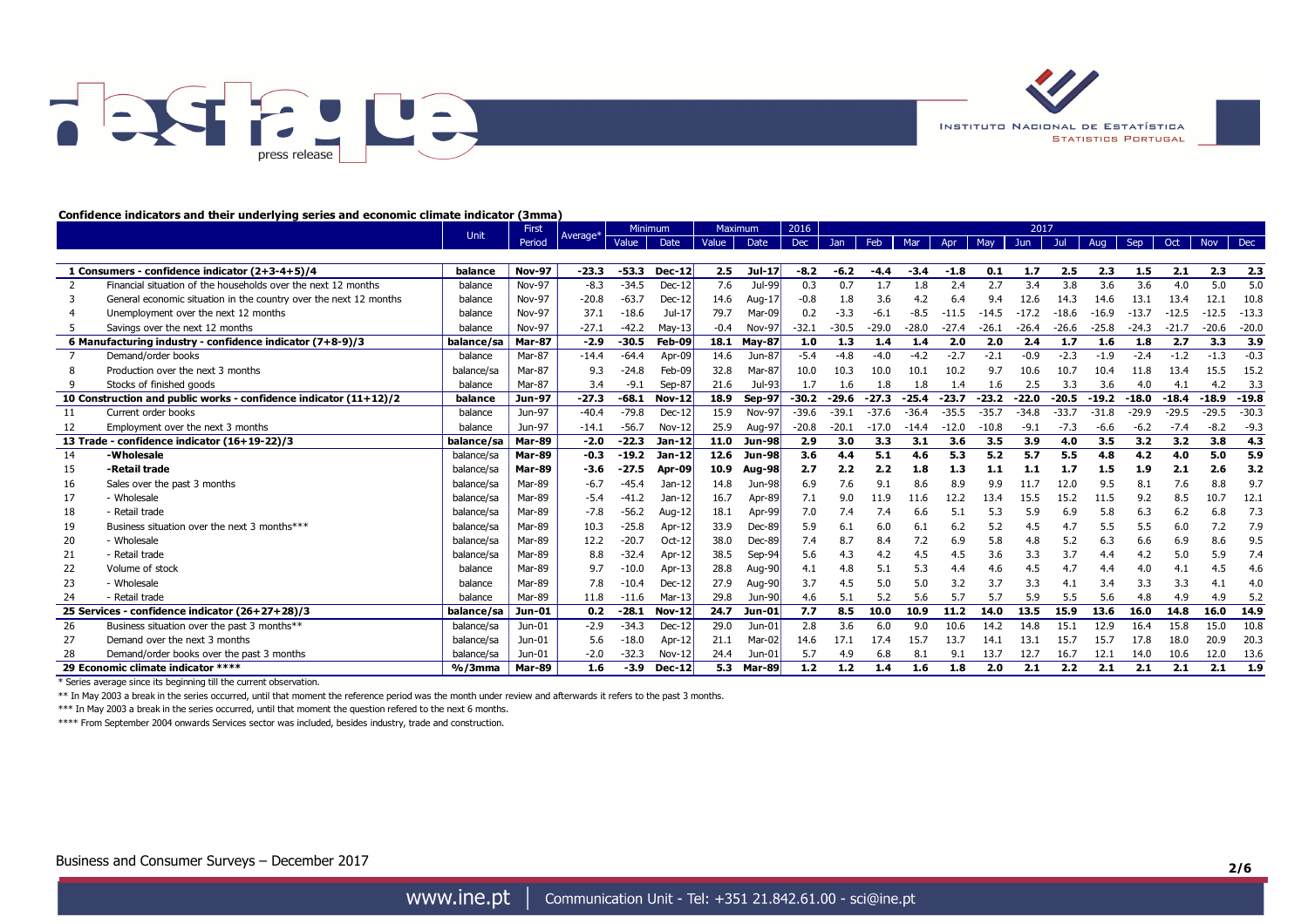

**INSTITUTO NACIONAL DE ESTATÍSTICA STATISTICS PORTUGAL** 

#### **Confidence indicators and their underlying series**

|                      |                                                                                                                                                                                                                                                                                                                                                                                   | <b>Unit</b> | First            | <b>Standard</b>      |                      | <b>Minimum</b>     |                  | Maximum              |                            | 2016    | 2017    |         |         |         |         |         |             |         |         |         |            |            |
|----------------------|-----------------------------------------------------------------------------------------------------------------------------------------------------------------------------------------------------------------------------------------------------------------------------------------------------------------------------------------------------------------------------------|-------------|------------------|----------------------|----------------------|--------------------|------------------|----------------------|----------------------------|---------|---------|---------|---------|---------|---------|---------|-------------|---------|---------|---------|------------|------------|
|                      |                                                                                                                                                                                                                                                                                                                                                                                   |             | Period           | Average <sup>*</sup> | Deviation            | Value              | Date             | Value                | Date                       | Dec     | Jan     | Feb     | Mar     | Apr     | May     | Jun     | Jul         | Aug     | Sep     | Oct     | <b>Nov</b> | <b>Dec</b> |
|                      |                                                                                                                                                                                                                                                                                                                                                                                   |             |                  |                      |                      |                    |                  |                      |                            |         |         |         |         |         |         |         |             |         |         |         |            |            |
|                      | 1 Consumers - confidence indicator (2+3-4+5)/4                                                                                                                                                                                                                                                                                                                                    | balance     | <b>Sep-97</b>    | $-23.1$              | 14.4                 | $-54.7$            | <b>Oct-12</b>    | 4.4                  | <b>Oct-17</b>              | $-4.7$  | -4.6    | $-4.0$  | $-1.5$  | 0.2     | 1.7     | 3.1     | 2.8         | 1.1     | 0.7     | 4.4     | 1.7        | 0.7        |
|                      | Financial situation of the households over the next 12 months                                                                                                                                                                                                                                                                                                                     | balance     | Sep-97           | $-8.2$               | 10.7                 | $-35.6$            | $Oct-12$         | 8.6                  | Feb-99                     | 2.0     | 1.1     | 1.9     | 2.3     | 3.0     | 2.8     | 4.3     | 4.3         | 2.1     | 4.4     | 5.7     | 4.9        | 4.3        |
|                      | General economic situation in the country over the next 12 months                                                                                                                                                                                                                                                                                                                 | balance     | Sep-97           | $-20.6$              | 19.6                 | $-64.4$            | $Oct-12$         | 16.6                 | $Jun-17$                   | 5.1     | 2.9     | 2.7     | 7.1     | 9.4     | 11.8    | 16.6    | 14.6        | 12.7    | 12.0    | 15.5    |            | 8.1        |
|                      | Unemployment over the next 12 months                                                                                                                                                                                                                                                                                                                                              | balance     | Sep-97           | 36.8                 | 24.3                 | $-20.0$            | $Sep-15$         | 85.5                 | Feb-09                     | $-4.5$  | -4.7    | $-9.0$  | $-12.0$ | $-13.6$ | $-18.0$ | $-20.0$ | $-17.8$     | $-13.1$ | $-10.3$ | $-14.1$ | $-13.3$    | $-12.5$    |
|                      | Savings over the next 12 months                                                                                                                                                                                                                                                                                                                                                   | balance     | Sep-97           | $-26.9$              | 9.9                  | $-42.6$            | Nov-12           | 0.9                  | Oct-97                     | $-30.3$ | $-26.9$ | $-29.7$ | $-27.4$ | $-25.0$ | $-25.9$ | $-28.3$ | $-25.4$     | $-23.5$ | $-23.9$ | $-17.5$ | $-20.3$    | $-22.2$    |
|                      | 6 Manufacturing industry - confidence indicator (7+8-9)/3                                                                                                                                                                                                                                                                                                                         | balance/sa  | Jan-87           | $-2.8$               | 9.1                  | $-32.3$            | Apr-09           | 19.0                 | <b>Mar-87</b>              | 1.4     | 1.6     | 1.2     | 1.3     | 3.5     | 1.2     | 2.4     | 1.5         | 0.9     | 3.0     | 4.3     | 2.8        | 4.5        |
|                      | Demand/order books                                                                                                                                                                                                                                                                                                                                                                | balance     | Jan-87           | $-14.4$              | 16.6                 | $-66.4$            | Apr-09           | 14.6                 | Apr-87                     | $-3.8$  | $-3.8$  | $-4.4$  | $-4.4$  | 0.6     | $-2.4$  | $-0.9$  | $-3.6$      | $-1.2$  | $-2.4$  | $-0.1$  | $-1.3$     | 0.6        |
|                      | Production over the next 3 months                                                                                                                                                                                                                                                                                                                                                 | balance/sa  | Jan-87           | 9.3                  | 10.0                 | $-26.0$            | Feb-09           | 34.0                 | Feb-87                     | 8.8     | 10.8    | 10.5    | 9.0     | 11.1    | 8.9     | 11.6    | 11.6        | 7.9     | 15.8    | 16.6    | 14.0       | 14.9       |
|                      | Stocks of finished goods                                                                                                                                                                                                                                                                                                                                                          | balance     | Jan-87           | 3.4                  | 5.3                  | $-16.9$            | Jan-08           | 23.2                 | Jun-93                     | 0.9     | 2.2     | 2.4     | 0.9     | 1.1     | 2.9     | 3.4     | 3.5         | 3.9     | 4.6     | 3.7     | 4.3        | 1.9        |
|                      | 10 Construction and public works - confidence indicator (11+12)/2                                                                                                                                                                                                                                                                                                                 | balance     | Apr-97           | $-27.1$              | 20.4                 | $-69.9$            | <b>Oct-12</b>    | 20.2                 | Sep-97                     | $-29.9$ | $-28.2$ | $-23.7$ | $-24.2$ | $-23.3$ | $-22.3$ | $-20.3$ | $-18.9$     | $-18.3$ | $-16.9$ | $-20.1$ | $-19.6$    | $-19.7$    |
| 11                   | Current order books                                                                                                                                                                                                                                                                                                                                                               | balance     | Apr-97           | $-40.2$              | 22.2                 | $-82.2$            | Oct-12           | 18.6                 | Sep-97                     | $-40.1$ | $-38.2$ | $-34.5$ | $-36.5$ | $-35.4$ | $-35.1$ | $-33.9$ | $-32.1$     | $-29.3$ | $-28.2$ | $-30.9$ | $-29.3$    | $-30.7$    |
| 12                   | Employment over the next 3 months                                                                                                                                                                                                                                                                                                                                                 | balance     | Apr-97           | $-14.0$              | 19.4                 | $-57.9$            | Jan-12           | 29.9                 | Jun-97                     | $-19.7$ | $-18.3$ | $-12.9$ | $-11.8$ | $-11.1$ | $-9.5$  | $-6.7$  | $-5.8$      | $-7.3$  | $-5.5$  | $-9.4$  | $-9.8$     | $-8.6$     |
|                      | 13 Trade - confidence indicator (16+19-22)/3                                                                                                                                                                                                                                                                                                                                      | balance/sa  | <b>Jan-89</b>    | $-2.0$               | 8.3                  | $-23.4$            | <b>Nov-11</b>    | 11.9                 | <b>Jun-98</b>              | 3.3     | 2.9     | 3.8     | 2.6     | 4.2     | 3.7     | 3.9     | 4.4         | 2.3     | 3.0     | 4.2     | 4.3        | 4.5        |
| 14                   | -Wholesale                                                                                                                                                                                                                                                                                                                                                                        | balance/sa  | <b>Jan-89</b>    | $-0.3$               | 7.7                  | $-21.5$            | <b>Nov-11</b>    | 14.0                 | Apr-98                     | 5.7     | 4.3     | 5.3     | 4.2     | 6.4     | 4.9     | 5.8     | 5.6         | 3.1     | 3.8     | 5.2     | 6.2        | 6.2        |
| 15                   | -Retail trade                                                                                                                                                                                                                                                                                                                                                                     | balance/sa  | Jan-89           | $-3.5$               | 9.6                  | $-29.7$            | <b>Dec-08</b>    | 12.3                 | Jul-98                     | 1.9     | 2.5     | 2.1     | 0.9     | 0.9     | 1.4     | 1.0     | 2.8         | 0.8     | 2.2     | 3.3     | 2.3        | 3.8        |
| 16                   | Sales over the past 3 months                                                                                                                                                                                                                                                                                                                                                      | balance/sa  | Jan-89           | $-6.6$               | 15.4                 | $-46.6$            | Nov-11           | 19.0                 | Feb-89                     | 8.5     | 8.8     | 10.0    | 6.9     | 9.8     | 13.0    | 12.4    | 10.5        | 5.5     | 8.4     | 8.9     | 9          | 11.2       |
| 17                   | - Wholesale                                                                                                                                                                                                                                                                                                                                                                       | balance/sa  | Jan-89           | $-5.3$               | 14.5                 | $-47.2$            | Nov-11           | 22.8                 | Feb-89                     | 11.0    | 11.7    | 13.1    | 10.0    | 13.4    | 16.8    | 16.3    | 12.6        | 5.7     | 9.3     | 10.5    | 12.2       | 13.6       |
| 18                   | - Retail trade                                                                                                                                                                                                                                                                                                                                                                    | balance/sa  | Jan-89           | $-7.7$               | 17.4                 | $-58.4$            |                  | 20.2                 |                            | 6.7     | 8.9     | 6.8     | 4.2     | 4.5     | 7.2     | 6.0     | 7.6         | 3.8     | 7.5     | 7.2     | 5.7        | 9.1        |
| 19                   |                                                                                                                                                                                                                                                                                                                                                                                   | balance/sa  |                  |                      |                      |                    | $Sep-12$         |                      |                            | 6.4     | 5.6     | 6.1     | 6.6     | 5.8     | 3.3     | 4.5     | 6.2         | 5.7     | 4.6     |         | 9.5        | 6.6        |
| 20                   | - Wholesale                                                                                                                                                                                                                                                                                                                                                                       | balance/sa  | Jan-89           | 12.2                 | 14.3                 | $-26.2$            | $Oct-12$         | 50.4                 |                            | 11.1    | 7.0     | 7.2     | 7.6     | 6.0     | 3.8     | 4.7     | 7.1         | 7.3     | 5.3     | 8.1     | 12.3       | 8.1        |
| 21                   |                                                                                                                                                                                                                                                                                                                                                                                   | balance/sa  |                  | 8.9                  |                      | $-34.2$            | $Sep-12$         |                      | Jul-94                     | 4.2     | 3.9     | 4.5     | 5.0     | 4.1     | 1.6     | 4.1     |             | 3.8     | 3.7     | 7.6     |            | 8.1        |
| 22                   | Volume of stock                                                                                                                                                                                                                                                                                                                                                                   | balance     | Jan-89           | 9.7                  | 8.2                  | $-12.2$            | Feb-13           | 29.1                 | Jul-90                     | 5.1     | 5.6     | 4.6     | 5.6     | 2.9     | 5.3     | 5.3     | 3.6         | 4.4     | 4.0     | 3.9     | 5.6        | 4.3        |
| 23                   | - Wholesale                                                                                                                                                                                                                                                                                                                                                                       | balance     | Jan-89           | 7.8                  | 7.6                  | $-13.9$            | $Oct-12$         | 29.6                 | Jul-90                     | 4.9     | 5.7     | 4.4     | 4.9     | 0.3     | 5.7     | 3.7     | 2.8         | 3.7     | 3.4     | 3.0     | 6.0        | 3.1        |
| 24                   | - Retail trade                                                                                                                                                                                                                                                                                                                                                                    | balance     | Jan-89           | 11.8                 | 9.9                  | $-13.7$            | $Feb-13$         | 36.5                 | Jul-89                     | 5.2     | 5.4     | 4.9     | 6.4     | 5.8     | 4.8     |         | 4.5         | 5.2     | 4.7     | 4.9     | 5.2        | 5.6        |
|                      | 25 Services - confidence indicator (26+27+28)/3                                                                                                                                                                                                                                                                                                                                   | balance/sa  | Apr-01           | 0.4                  | 11.7                 | $-31.3$            | Oct-12           | 26.7                 | Jun-01                     | 8.9     | 9.7     | 11.5    | 11.6    | 10.4    | 20.0    | 10.2    | 17.4        | 13.1    | 17.6    | 13.6    | 16.7       | 14.3       |
| 26                   |                                                                                                                                                                                                                                                                                                                                                                                   | balance/sa  | Apr-01           |                      |                      |                    |                  |                      | $Jun-01$                   | 0.0     |         |         | 9.2     |         |         |         |             | 14.6    |         | 11.5    |            | 8.6        |
| 27                   |                                                                                                                                                                                                                                                                                                                                                                                   | balance/sa  | Apr-01           | 5.7                  | 10.8                 | $-19.5$            | Feb-09           | 28.0                 | $Jun-06$                   | 20.2    | 17.4    | 14.5    | 15.1    | 11.6    | 15.6    | 12.2    | 19.3        | 15.7    | 18.3    | 20.0    | 24.3       | 16.5       |
| 28                   | Demand/order books over the past 3 months                                                                                                                                                                                                                                                                                                                                         | balance/sa  | Apr-01           | $-1.8$               | 13.1                 | $-38.8$            | $Oct-12$         | 27.8                 | Apr-01                     | 6.6     | 4.5     | 9.3     | 10.4    | 7.5     | 23.1    | 7.4     | 19.7        | 9.1     | 13.2    | 9.4     | 13.6       | 17.7       |
| $\sim$ $\sim$ $\sim$ | Business situation over the next 3 months***<br>- Retail trade<br>Business situation over the past 3 months**<br>Demand over the next 3 months<br>$\sim$ . The second contract of the second contract of the second contract of the second contract of the second contract of the second contract of the second contract of the second contract of the second contract of the sec |             | Jan-89<br>Jan-89 | 10.3<br>$-2.7$       | 15.8<br>18.6<br>13.3 | $-28.5$<br>$-36.8$ | Apr-09<br>Oct-12 | 40.9<br>41.2<br>33.0 | Apr-99<br>Oct-89<br>Oct-89 |         | 7.3     | 10.6    |         | 12.2    | 21.3    | 10.9    | 5.2<br>13.2 |         | 21.3    | 7.5     | 12.3       |            |

\* Series average since its beginning till the current observation.

\*\* In May 2003 a break in the series occurred, until that moment the reference period was the month under review and afterwards it refers to the past 3 months.

\*\*\* In May 2003 a break in the series occurred, until that moment the question refered to the next 6 months.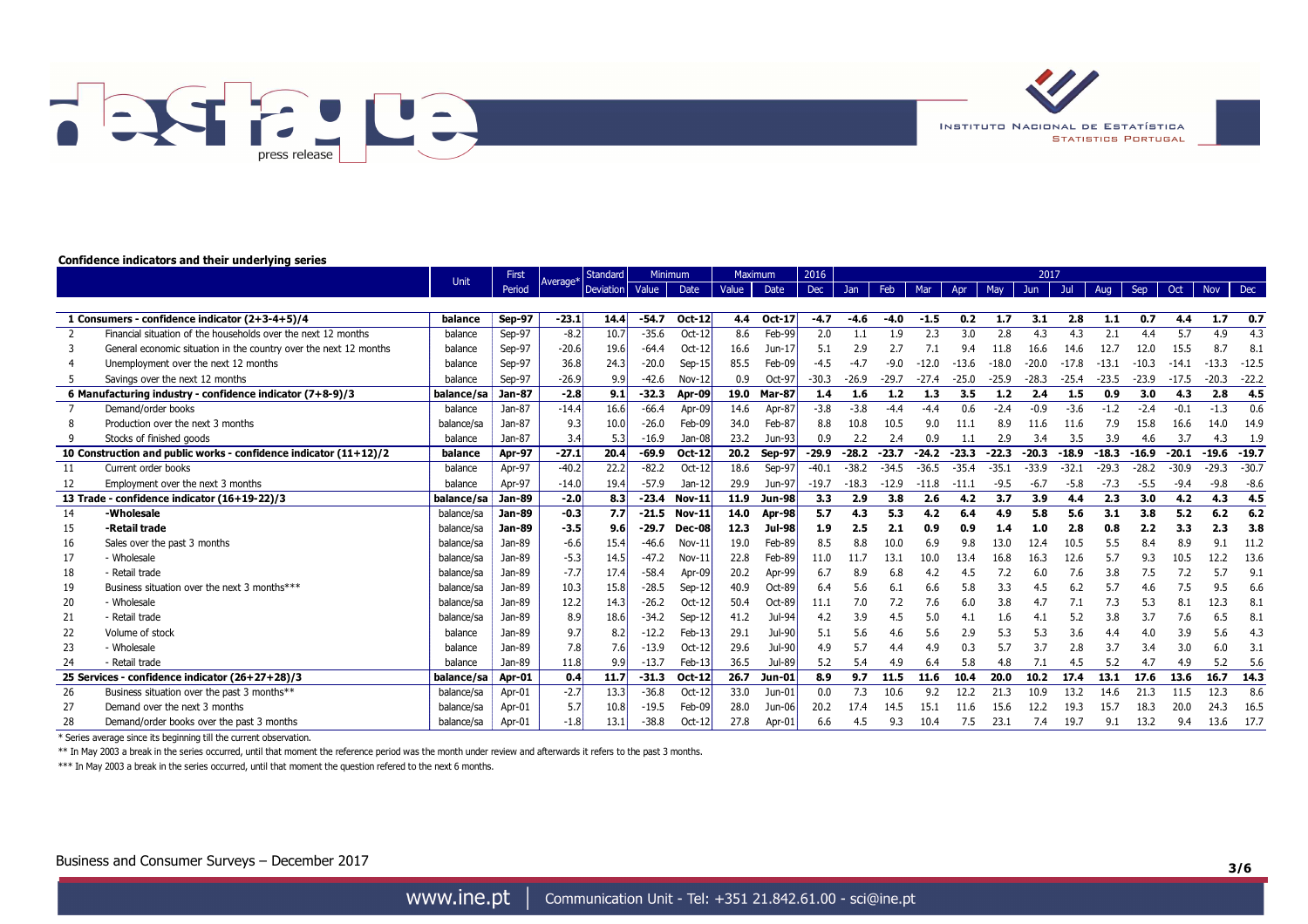



#### **Notes**

The Business and Consumer Qualitative Surveys published by Statistics Portugal are developed in the framework of the harmonized EU Business and Consumer Surveys Programme of the European Commission (EC) DG-ECFIN (Directorate-General for Economic and Financial Affairs) and are financially supported in the framework of the agreement signed between these two institutions. The questionnaires are harmonized among the European countries, as well as the respective confidence indicators' methodology. The surveys' results are sent to the EC in effective values, and, therefore, the seasonally adjusted values published by the EC are computed by this entity and presented without using three months moving averages. The seasonal adjustment method used by the EC is available on the user guide, accessible in:

http://ec.europa.eu/economy\_finance/db\_indicators/surveys/documents/bcs\_user\_guide\_en.pdf

**The text and graphics of this press release are based on three terms moving averages, for the monthly variables, and two terms, for the quarterly variables, and on original values, except the cases of the seasonally adjusted series. The seasonal adjustment uses the X13-Arima method (combination of moving averages process and auto-regressive integrated moving average models) developed in the JDemetra+<sup>2</sup> software provided by Eurostat. This application relies on the use of probabilistic models to correct seasonal effects from the original series. The seasonal treatment is updated in May, for monthly and quarterly series, which might result on a revision of the series previously published. The use of moving averages smoothes out the series by removing the irregular movements, allowing the detection of the short-term trends. Since the average is not centred (the information is used to analyse the evolution of the last month) there is a small lag compared with the trend that is supposed to detect.** 

**In order to compare the difference between original and moving average series, the graphical representation of the confidence indicators presents both types of series. The average of the economic climate indicator is computed from the beginning of the series to the reference month.** 

The balances of the questions are the difference between the positive and negative answers, that is Balance=%answer  $(+)$ -%answer (-). In the Consumer Survey there are questions with more than one option of positive/negative answer. In these cases, to the most positive/negative answers is given the weight 1 and to the others the weight 0.5, that is Balance= [%answer  $(++)^*1+%$ answer  $(+)^*0.5$ ] - [%answer  $(-)^*1+%$ answer  $(-)^*0.5$ ]. The percentage of answers that correspond to "equal" is not considered.

## **ECONOMIC CLIMATE INDICATOR**

Synthetic Indicator estimated using balances of questions from the Manufacturing Industry, Trade, Construction and Public Works and Services Surveys. The method for this indicator uses the factor analysis and the estimated series (the common component) is calibrated using the GDP change rates. The questions that integrate the indicator are:

- Qualitative Manufacturing Industry survey
- How has your production developed over the past 3 months? It has… 1. + increased; 2. = remained unchanged; 3. decreased.
- Do you consider your current overall order books to be...? 1. + more than sufficient (above normal); 2. = sufficient (normal for the season);  $3. -$  not sufficient (below normal).
- Do you consider your current export order books to be...?  $1. +$  more than sufficient (above normal);  $2. =$  sufficient (normal for the season);  $3. -$  not sufficient (below normal).
- Do you consider your current stock of finished products to be...? 1. + too large (above normal); 2. = adequate (normal for the season);  $3. -$  too small (below normal).
- How do you expect your production to develop over the next 3 months? It will...  $1. +$  increase;  $2. =$  remain unchanged; 3. - decrease.

Business and Consumer Surveys – December 2017 **4/6**

 $\overline{a}$ 

<sup>&</sup>lt;sup>2</sup> JDemetra+ is an open source tool for seasonal adjustment, available in: http://www.cros-portal.eu/content/jdemetra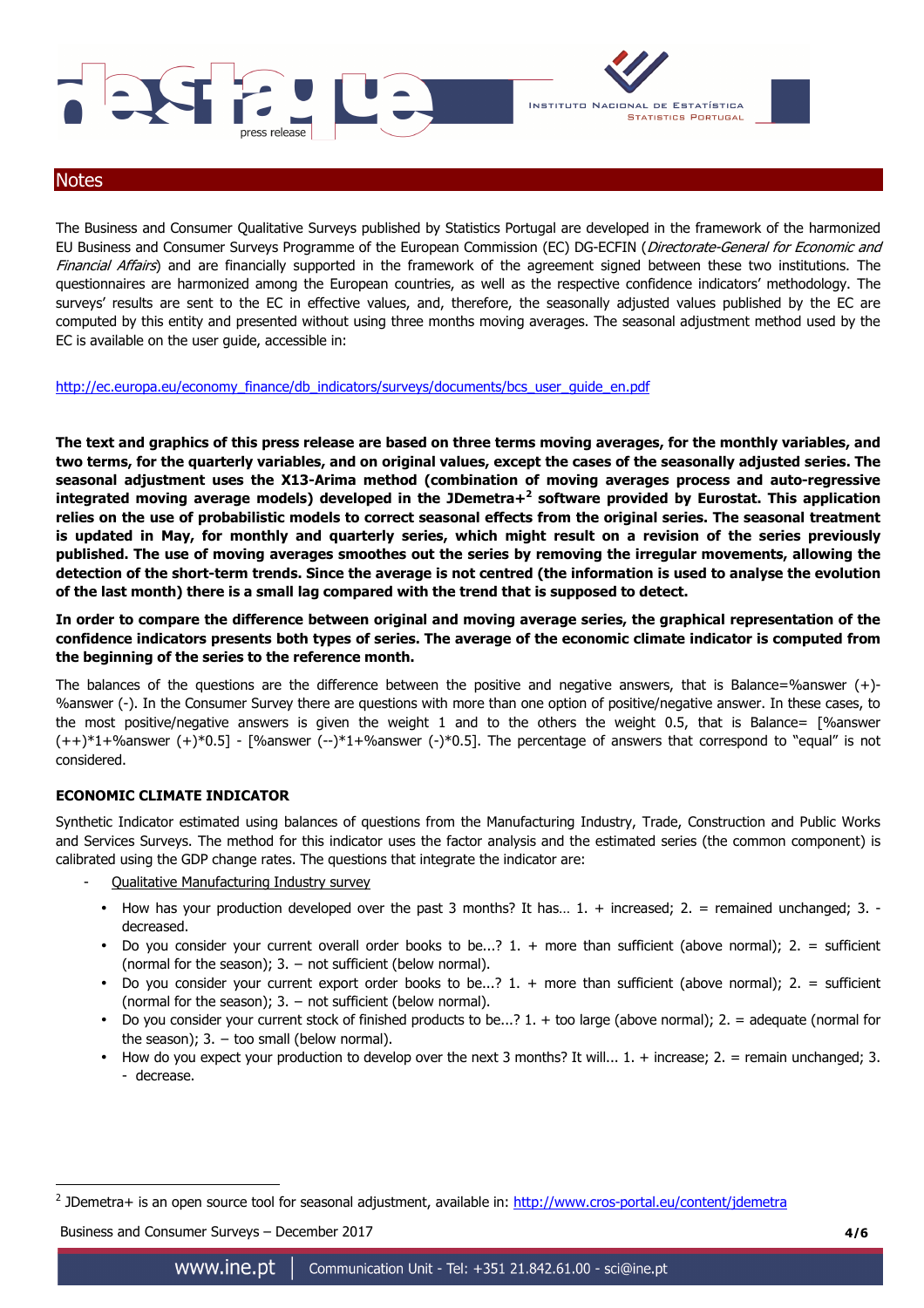





## **Notes**

- Qualitative Trade survey
	- How has (have) your business activity (sales) developed over the past 3 months? It has… (They have...) 1. + improved (increased); 2. = remained unchanged; 3. - deteriorated (decreased).
	- How do you expect your orders placed with suppliers to change over the next 3 months? They will... 1. + increase; 2. = remain unchanged; 3. - decrease.
	- Your business activity is currently...:  $1. +$  more than sufficient;  $2. =$  sufficient;  $3. -$  not sufficient.
	- How do you expect your business activity (sales) to change over the next 3 months? It (They) will... 1. + improve (increase); 2. = remain unchanged  $3. -$  deteriorate (decrease).
- - Qualitative Construction and Public Works survey
	- How has your building activity developed over the past 3 months? It has...;  $1. +$  increased;  $2. =$  remained unchanged; 3. - decreased.
	- Do you consider your current overall order books to be…?: 1. + more than sufficient (above normal); 2. = sufficient (normal for the season);  $3. -$  not sufficient (below normal).
	- How do you expect your firm's total employment to change over the next 3 months? It will...;  $1. +$  increase;  $2. =$  remain unchanged; 3. - decrease.
- Qualitative Services survey
	- How has your business situation developed over the past  $3$  months? It has...  $1. +$  improved;  $2. =$  remained unchanged;  $3.$ - deteriorated.
	- How has demand (turnover) for your company's services changed over the past 3 months? It has… 1. + increased; 2. = remained unchanged; 3. - decreased.
	- How do you expect the demand (turnover) for your company's services to change over the next 3 months? It will...1. + increase;  $2. =$  remain unchanged;  $3. -$  decrease.

## **SECTORIAL CONFIDENCE INDICATORS**

The confidence indicators (CI) are the result of the arithmetic average of balance of the following questions:

- Manufacturing Industry confidence indicator
- Do you consider your current overall order books to be...?  $1. +$  more than sufficient (above normal);  $2. =$  sufficient (normal for the season);  $3. -$  not sufficient (below normal).
- How do you expect your production to develop over the next 3 months? It will...  $1. +$  increase;  $2. =$  remain unchanged; 3. - decrease.
- [Inverted Sign] Do you consider your current stock of finished products to be...?  $1. +$  too large (above normal);  $2. =$ adequate (normal for the season);  $3. -$  too small (below normal).
- Trade confidence indicator
	- How has (have) your business activity (sales) developed over the past 3 months? It has... (They have...)  $1. +$  improved (increased);  $2. =$  remained unchanged;  $3. -$  deteriorated (decreased).
	- How do you expect your business activity (sales) to change over the next 3 months? It (They) will... 1. + improve (increase); 2. = remain unchanged 3. − deteriorate (decrease).
- [Inverted Sign] Do you consider the volume of stock you currently hold to be...? 1. + too large (above normal); 2. = adequate (normal for the season);  $3. -$  too small (below normal).
- Construction and Public Works confidence indicator
	- Do you consider your current overall order books to be...?: 1. + more than sufficient (above normal); 2. = sufficient (normal for the season);  $3. -$  not sufficient (below normal).
	- How do you expect your firm's total employment to change over the next 3 months? It will...; 1. + increase; 2. = remain unchanged; 3. - decrease.
- Services confidence indicator
	- How has your business situation developed over the past 3 months? It has… 1. + improved; 2. = remained unchanged; 3. - deteriorated.
	- How has demand (turnover) for your company's services changed over the past 3 months? It has...  $1. +$  increased;  $2. =$ remained unchanged; 3. - decreased.

Business and Consumer Surveys – December 2017 **5/6**